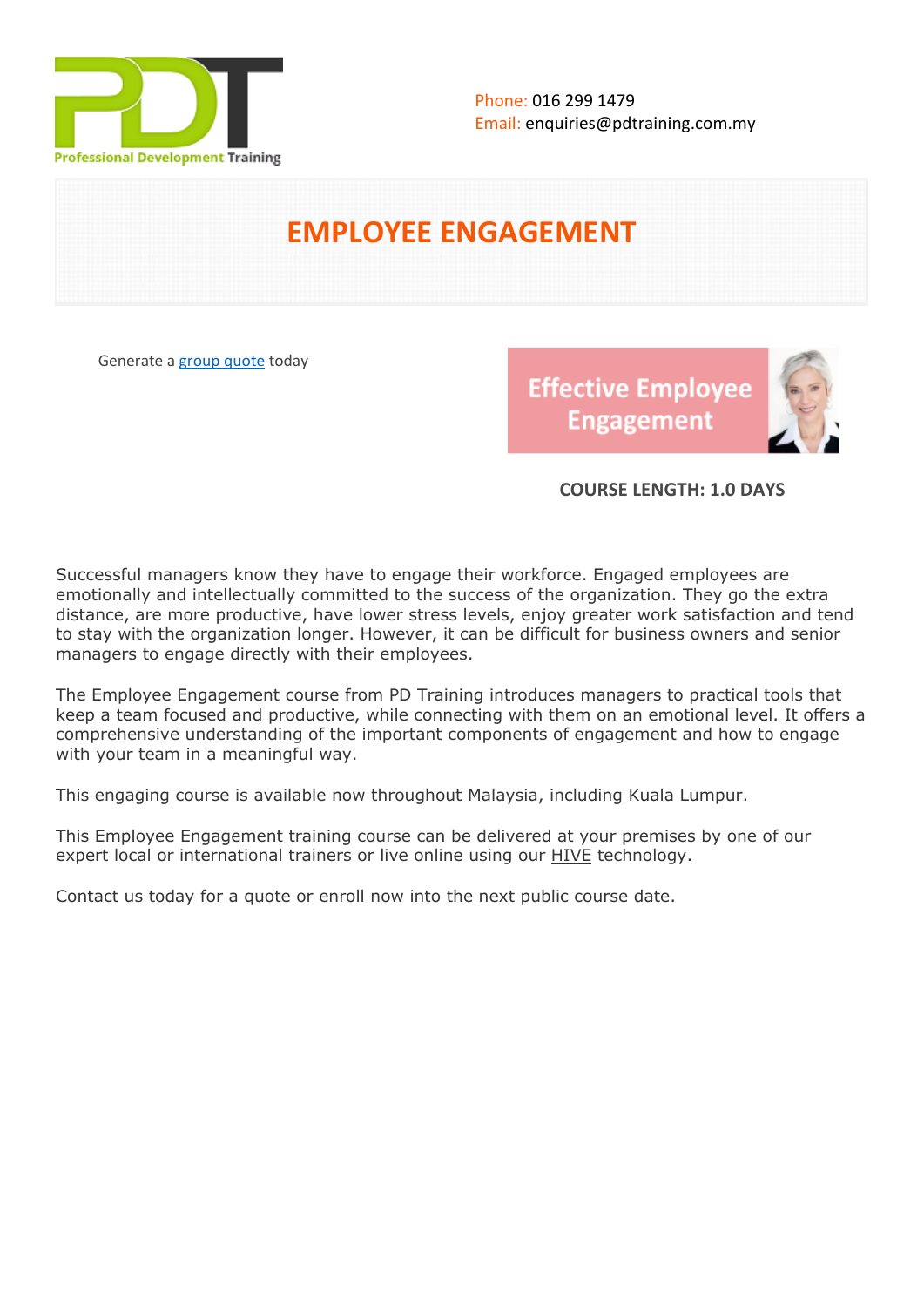## **EMPLOYEE ENGAGEMENT COURSE OUTLINE**

#### **FOREWORD**

Having an **engaged workforce is critical to organizational success**. A distracted workforce is less than effective. Employees who do not pay attention to their work can waste valuable time and make careless mistakes.

So how do you improve employee engagement and create people who are 'connected and committed' to the business?

This course will develop employee engagement as a useful skill that allows managers to connect with their employees on an emotional level and motivate them to focus on their work and how to reach their personal and company goals. It examines why employee engagement is important and valuable, how to foster and measure employee engagement and link it to key organisational goals and outcomes.

## **OUTCOMES**

- Wake up! Disengagement is costing your company millions
- Identify the different types of attention
- Create strategies for SMART goals
- Implement proactive methods to create engagement
- Procrastination: Eat that frog!
- Manage time and productivity
- Develop strategies for an engaged workforce
- Identify the different personality types & how they fit into a plan for employee motivation

#### **MODULES**

## **Lesson 1: Getting Started**

- Workshop Objectives
- Pre-Assignment Review

## **Lesson 2: Introduction to Employee Engagement**

- What Is Employee Engagement?
- Stop Thinking and Pay Attention!
- What Is Mushin?
- What is Xin Yi (Heart Minded)?

#### **Lesson 3: Types of Attention**

- Focused Attention
- Sustained Attention
- Selective Attention
- Alternating Attention
- Attention CEO

## Attentional Blink

## **Lesson 4: Strategies for Goal Setting**

- Listening to Your Emotions
- Prioritizing
- Re-Gating